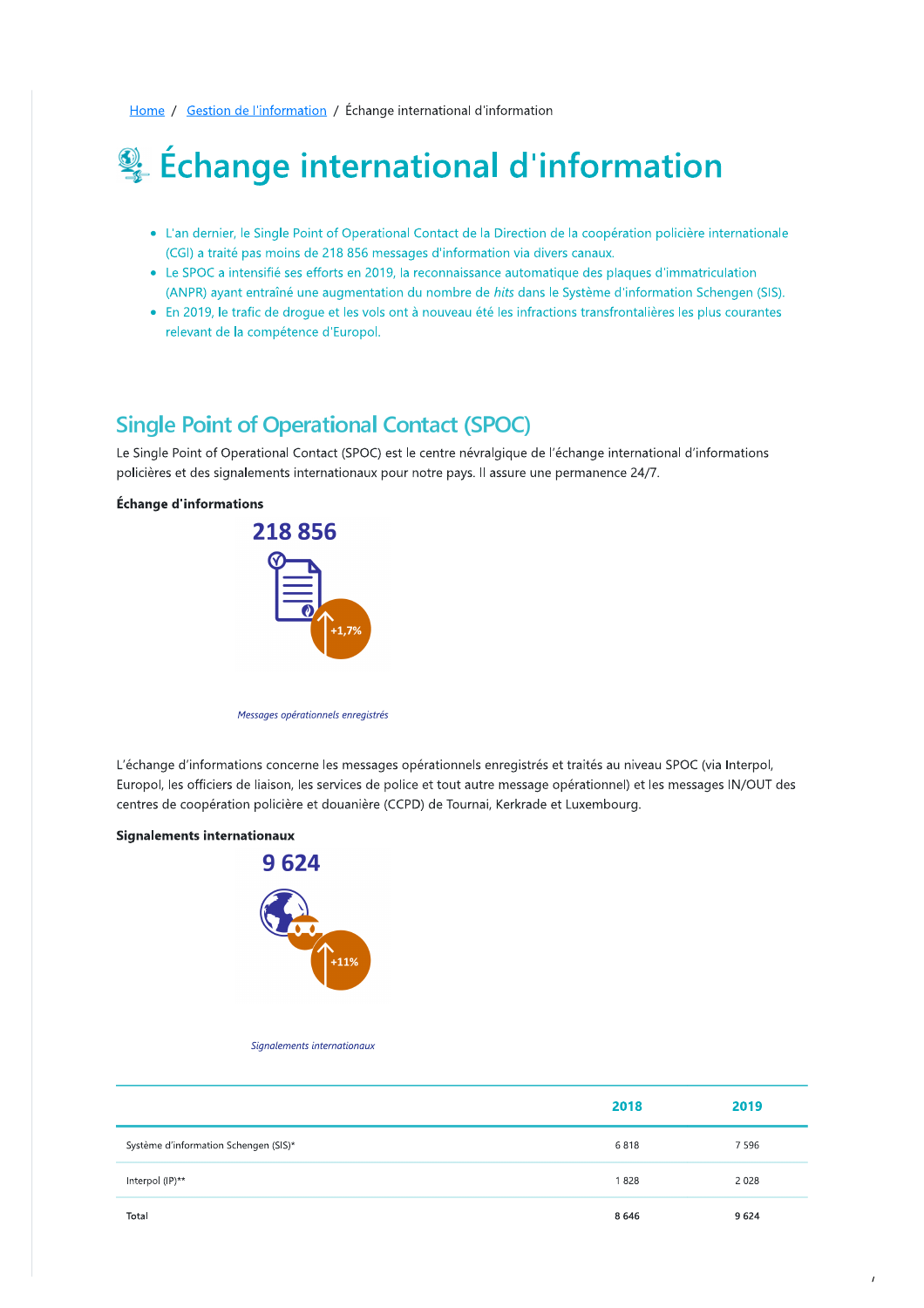Les signalements internationaux constituent une forme particulière d'échange général d'informations : le service de police signalant transmet des informations mais, en même temps, demande qu'une mesure soit prise dans son intérêt propre. Les principales mesures qui peuvent accompagner un signalement international sont les suivantes :

- · l'arrestation d'une personne ;
- · le refus d'entrée ou de séjour sur le territoire ;
- la localisation et/ou protection d'une personne disparue ;
- · la localisation aux fins d'une procédure judiciaire ;
- · le contrôle spécifique ou discret avec ou sans contact immédiat avec le SPOC.
- · la saisie

Pour l'instant, ces signalements sont toujours effectués manuellement. Les signalements dans le Schengen Information System (SIS) à des fins de "saisie" sont générés automatiquement à chaque fois que la police effectue un encodage dans la Banque de données nationale générale (BNG).

### **Hits**

Un hit signifie qu'il y a une correspondance (match) avec une entité signalée internationalement pour laquelle une mesure a été demandée. L'entité ayant réalisé la correspondance peut avoir pris la mesure ou pas.

| Hits belges sur signalements internationaux étrangers | 2018   | 2019     |
|-------------------------------------------------------|--------|----------|
| Système d'information Schengen (SIS)                  | 8830   | 11 738*  |
| Interpol (IP)                                         | 591    | 590      |
| Total                                                 | 9 4 21 | 12 3 2 8 |

\* Dont 2 644 via la reconnaissance automatique de plaques d'immatriculation (ANPR), ce qui explique cette forte augmentation.

| Hits étrangers sur signalements internationaux belges | 2018    | 2019 |
|-------------------------------------------------------|---------|------|
| Système d'information Schengen (SIS)                  | 6056    | 7370 |
| Interpol (IP)                                         | 74      | 199  |
| Total                                                 | 6 1 3 0 | 7569 |

### **Traduction**

Pour satisfaire les impératifs liés à la messagerie opérationnelle internationale en termes de langues, le SPOC dispose d'une section Traduction qui traduit dans les délais impartis les messages à caractère opérationnel (c'est-à-dire liés à un dossier de police judiciaire ou administrative) envoyés par les services de police belges et étrangers principalement via Schengen, Interpol, Europol et les officiers de liaison.

|                                                                    | 2018    | 2019   |
|--------------------------------------------------------------------|---------|--------|
| Traductions réalisées*                                             | 15 2 84 | 13 774 |
| Traductions concernant des dossiers FLASH (à traiter dans l'heure) | 33,5%   | 34%    |

\*La quasi-totalité des traductions concerne des dossiers opérationnels.

| <b>Combinaisons de langues</b> | 2019 |
|--------------------------------|------|
|                                |      |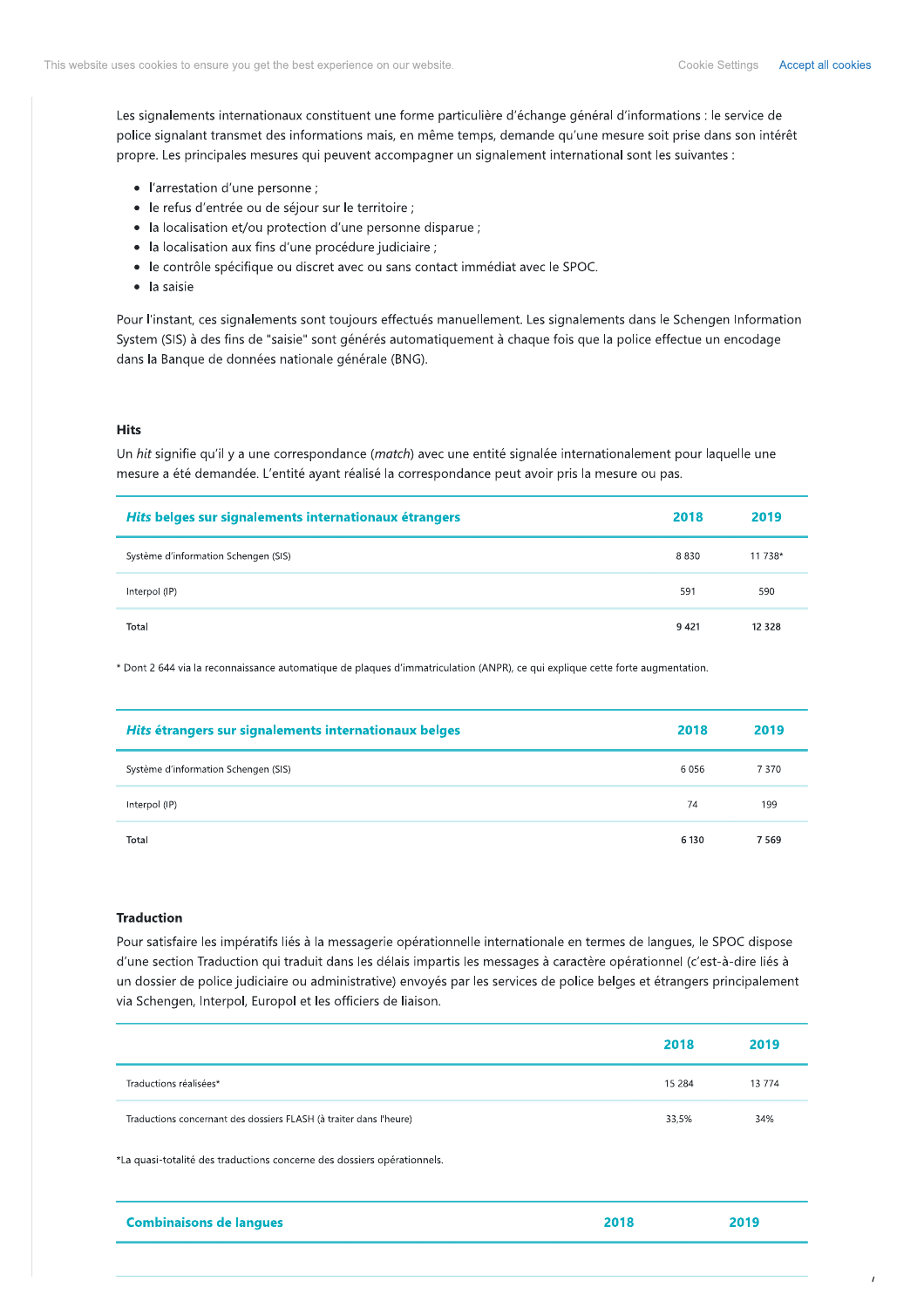This website uses cookies to ensure you get the best experience on our website.

**ZIN** 

| ▓▓╍▊▊                                                                                                                                                                                                                                                                                                                                                                                                                                                                           | 29,5% | 30% |
|---------------------------------------------------------------------------------------------------------------------------------------------------------------------------------------------------------------------------------------------------------------------------------------------------------------------------------------------------------------------------------------------------------------------------------------------------------------------------------|-------|-----|
| ▅▅▗▊▐                                                                                                                                                                                                                                                                                                                                                                                                                                                                           | 13,5% | 12% |
| $\overline{\phantom{a}}$ $\overline{\phantom{a}}$ $\overline{\phantom{a}}$ $\overline{\phantom{a}}$ $\overline{\phantom{a}}$ $\overline{\phantom{a}}$ $\overline{\phantom{a}}$ $\overline{\phantom{a}}$ $\overline{\phantom{a}}$ $\overline{\phantom{a}}$ $\overline{\phantom{a}}$ $\overline{\phantom{a}}$ $\overline{\phantom{a}}$ $\overline{\phantom{a}}$ $\overline{\phantom{a}}$ $\overline{\phantom{a}}$ $\overline{\phantom{a}}$ $\overline{\phantom{a}}$ $\overline{\$ | 2,5%  | 2%  |
| ▀▀▝▐▐                                                                                                                                                                                                                                                                                                                                                                                                                                                                           | 2,5%  | 2%  |
| $\sim$ $\sim$ $\sim$                                                                                                                                                                                                                                                                                                                                                                                                                                                            | 1,5%  | 2%  |
| $\begin{array}{c c c c c} \hline \textbf{c} & \textbf{c} & \textbf{c} \\ \hline \end{array}$                                                                                                                                                                                                                                                                                                                                                                                    | 2%    | 2%  |

#### Screening proactif des signalements Interpol et Schengen

Depuis mai 2018, le SPOC utilise un système automatisé de filtrage proactif des listes de nouvelles demandes de signalements internationaux reçues de l'étranger. Le filtrage proactif consiste à vérifier les listes de notices Interpol étrangères ainsi que les listes de formulaires A Schengen (notifications des nouveaux signalements SIS étrangers aux fins d'arrestation). Le SPOC compare le contenu de ces listes avec les bases de données belges. Cela permet non seulement un traitement plus rapide et systématique de ces listes, mais aussi d'informer les collègues sur le terrain concernant des informations opérationnelles locales, ainsi que les unités ou services qui pourraient être intéressés par ces informations.

Le système est actuellement appliqué à l'ensemble des notices Interpol et aux formulaires A Schengen (avertissement qu'un État membre a créé un signalement international SIS aux fins d'arrestation), ce qui permet au SPOC de les contrôler proactivement.

Quelques données chiffrées :

| <b>INTERPOL</b>        | 2018 | $2019*$ |
|------------------------|------|---------|
| Signalements contrôlés | 8983 | 23 4 26 |
| $Hits**$               | 13   | 34      |

\*La forte différence entre 2018 et 2019 s'explique par le fait que le système a débuté en mai 2018 alors qu'il a été utilisé toute l'année 2019. \*\*Dans ce cas, un "hit" signifie qu'un lien avec la Belgique a été observé, par exemple : enregistré en Belgique, connu avec mesure à prendre dans la BNG ...

#### Les A forms dans le Schengen Information System (SIS)

- 19 064 A forms (ou "formulaires A") contrôlés en 2019 (notifications des nouveaux signalements SIS étrangers aux fins d'arrestation).
- 26 086 alias contrôlés (un A form relatif à une personne peut contenir plusieurs alias pour cette personne et chacun est contrôlé).
- 626 hits ont été générés par le contrôle des A forms reçus.

#### SIRENE pour les suppléments d'informations

SIRENE est l'acronyme de Supplementary Information Request at the National Entries.

Chaque pays utilisant le Schengen Information System dispose d'un bureau SIRENE en charge des signalements (alerts) internationaux. Ces bureaux ont pour tâche de valider ou de fournir des informations supplémentaires concernant ces signalements.

- · Formulaires envoyés par SIRENE Belgique : 15 349
- Formulaires reçus par SIRENE Belgique : 42 267

# Les vovages internationaux en autocar dans la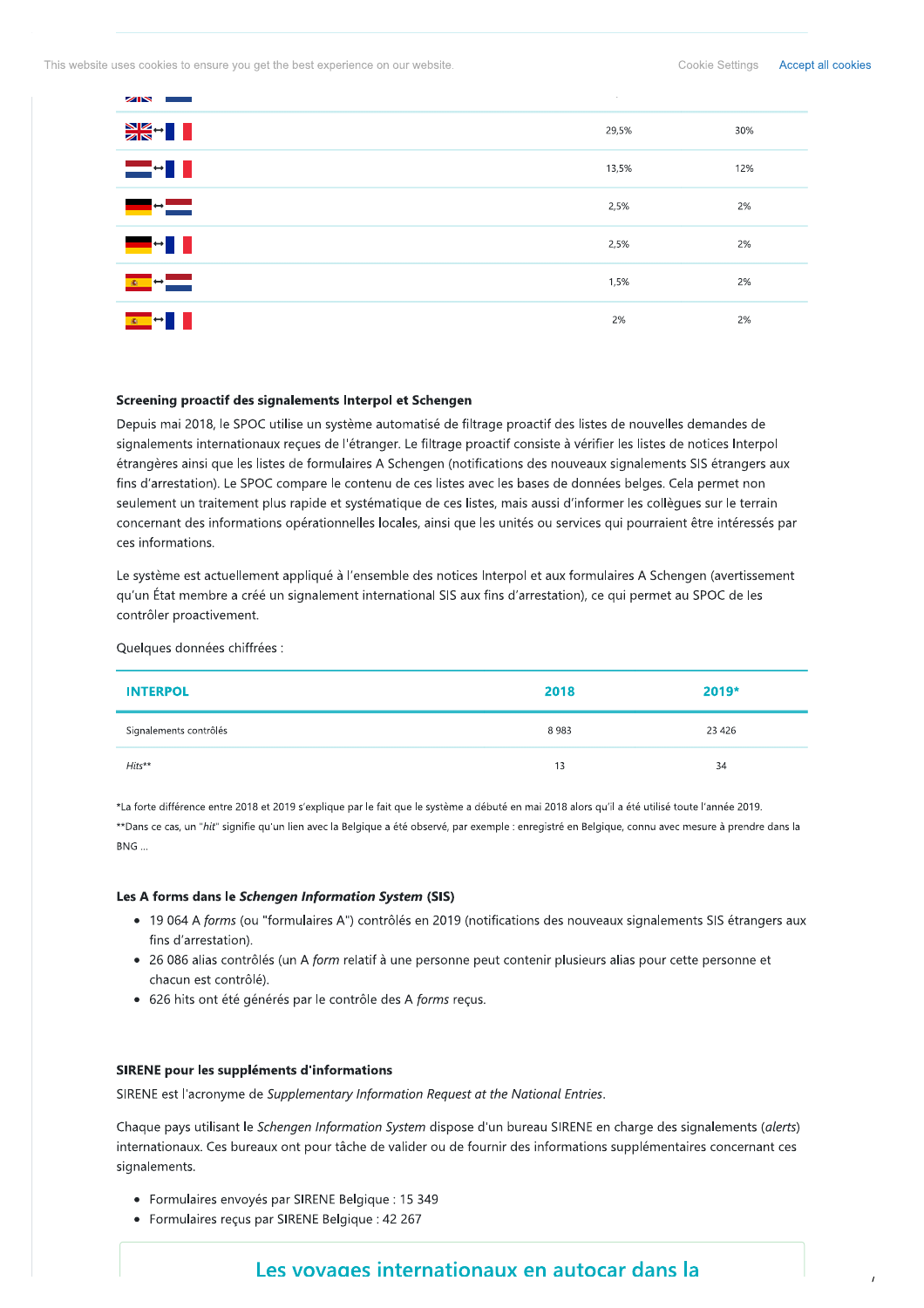**Success Story** Contact (SPOC) de fournir un appui à l'arrondissement d'Anvers dans le cadre de leur action Colombus 3, organisée au Kwartier Valaar de Wilrijk le 6 avril. Il s'agit d'un exercice spécifiquement réservé aux aspirants inspecteurs et aspirants inspecteurs principaux. Cette action consiste à réaliser un screening d'autocars appartenant essentiellement à des sociétés low cost. Ces autocars sont extraits de la circulation avant d'être "scannés". Cette action résulte d'une collaboration entre l'école de police du campus VESTA, les services de douane, la Police Judiciaire Fédérale (PJF), la Police Fédérale de la Route (DAH), le service d'information et de communication de l'arrondissement (SICAD/CIA) et le SPOC. Les différents partenaires ont reçu le soutien d'un bureau judiciaire pour la finalisation et le traitement ultérieurs des dossiers. Cette édition fut une nouvelle fois couronnée de succès, à la fois en termes de préparation, de réalisations et de résultats :

- · passagers contrôlés : 171
- $\bullet$  objets: 30
- pv possession de droque : 7
- · personnes en situation irrégulière, dont 1 ordonnance de capture : 3
- · signalement prélèvement ADN : 1

### Phénomènes transfrontaliers

Top 5 des crimes entrant dans le mandat d'Europol, traités par le SPOC :

|    | 2018                  | 2019                             |
|----|-----------------------|----------------------------------|
|    | Vol et vol qualifié   | Trafic de droques                |
| 2. | Trafic de droques     | Vol et vol qualifié              |
| 3. | Fraude et escroquerie | Fraude et escroquerie            |
| 4. | Immigration illégale  | Immigration illégale             |
| 5. | Blanchiment d'argent  | Crime sur les véhicules à moteur |



# Collaboration franco-belge couronnée de succès en Roumanie

Le 25 septembre, une action judiciaire commune de grande ampleur s'est tenue en Roumanie. Cette action, mise sur pied par les services de police belges et français, a mené à un total de 28 perquisitions dans 10 provinces du pays et à Bucarest.

L'action était coordonnée et dirigée par les procureurs roumains et exécutée par les collègues roumains de la Direction des enquêtes criminelles. Du côté belge, l'enquête était dirigée par la Police Judiciaire Fédérale (PJF) de Flandre orientale. La cible : un groupe criminel ayant commis une série de cambriolages dans des magasins de bricolage en Belgique et en France, entre septembre 2017 et juillet 2019, pour un préjudice global dépassant le million d'euros. Le groupe criminel a pu être démantelé.

# Au travail avec les banques de données européennes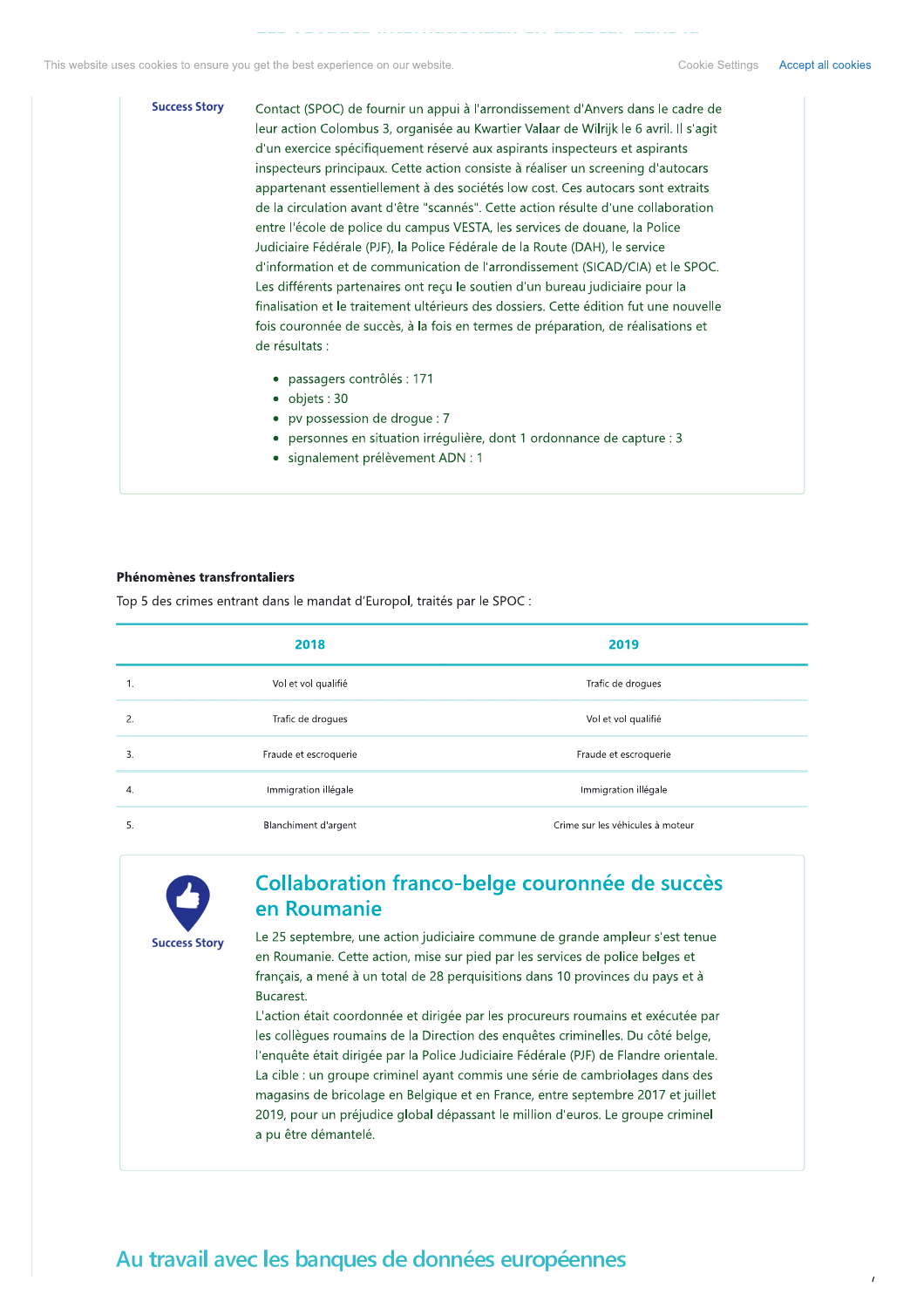### **EIS (Europol Information System)**

Le système d'information d'Europol est sa base de données permettant l'échange de données opérationnelles entre les États membres de l'UE et des tiers portant sur la criminalité grave et/ou organisée (affectant deux ou plusieurs États membres), le terrorisme et d'autres formes graves de criminalité.

L'EIS a été développé par l'agence européenne Europol dans le but d'obtenir rapidement des données sur la criminalité internationale grave disponibles dans d'autres pays, et de détecter d'éventuels hits entre différentes enquêtes opérationnelles.

• Participants de la Police Fédérale aux formations EIS en 2019 : 18 (2 sessions)

### **SIENA (Secure Information Exchange Network Application)**

SIENA est une plateforme/application hautement sécurisée, destinée à l'échange d'informations opérationnelles entre les États membres de l'UE, Europol et des tiers, concernant la criminalité grave et/ou organisée (touchant deux ou plusieurs États membres), le terrorisme et d'autres formes graves de criminalité.

• Participants de la Police Fédérale aux formations SIENA en 2019 : 98 (8 sessions)

# Nos officiers de liaison

Les officiers de liaison (LO) constituent des maillons importants de la coopération policière internationale. Ils facilitent notamment l'échange d'informations policières et l'exécution de demandes d'entraide judiciaire en matière pénale.

En 2019, les services de police belges ont pu faire appel à 10 officiers de liaison à l'étranger, actifs dans quelque 47 pays partenaires.

Les officiers de liaison en Espagne et au Brésil, arrivés en fin de mandat, ont été remplacés l'année dernière. Par ailleurs, les préparatifs nécessaires ont été assurés en vue de l'ouverture d'un nouveau poste d'officier de liaison à Londres en février 2020.

Outre les LO bilatéraux, trois fonctionnaires de contact de la police belge sont également actifs au sein d'Europol à la Haye, ainsi qu'à Interpol à Lyon.



## Fructueuse coopération belgo-espagnole dans une affaire de meurtre

Le 12 novembre 2019, le bureau de l'officier de liaison de la police belge à Madrid (LOBEES) est avisé par les collègues espagnols de la Guardia Civil qu'un véhicule, appartenant à une Belge victime d'un meurtre dans la région de Malaga, était recherché, ainsi qu'un citoyen belge, le compagnon de la victime, suspecté des faits. Le véhicule semblait avoir pris la route de la Belgique. Le bureau de LOBEES a, dans un premier temps, transmis les demandes de renseignements des collègues espagnols (photos du véhicule, numéro de téléphone, antécédents de l'auteur présumé des faits...), vers le Single Point of Operational Contact (SPOC) de la Direction de la coopération policière internationale (CGI).

La nuit du 13 novembre, une patrouille de la zone de police Ouest Brabant wallon a contrôlé l'intéressé à bord du véhicule de la victime à Tubize. L'intéressé a été remis en liberté après une courte audition, puisque seul le véhicule faisait l'objet d'un signalement SIS diffusé par la Guardia Civil de Malaga, ce qui a été confirmé par le SPOC.

L'officier de liaison (LO) à Madrid a alors immédiatement pris contact avec les autorités espagnoles pour que le suspect fasse immédiatement l'objet d'un mandat d'arrêt européen (MAE) et que son insertion dans le Système d'Information Schengen (SIS) se fasse dans la foulée. Dès sa réception, ce mandat d'arrêt européen a été transmis au SPOC. L'officier de liaison a aussi pris contact avec le Fugitive Active Search Team (FAST), ainsi qu'avec la zone de ستأممونه اللاعاشية واستمارا والمتساوية والمتأمر والمتماكين والكعمومسية فالمربد أللم ومثالة